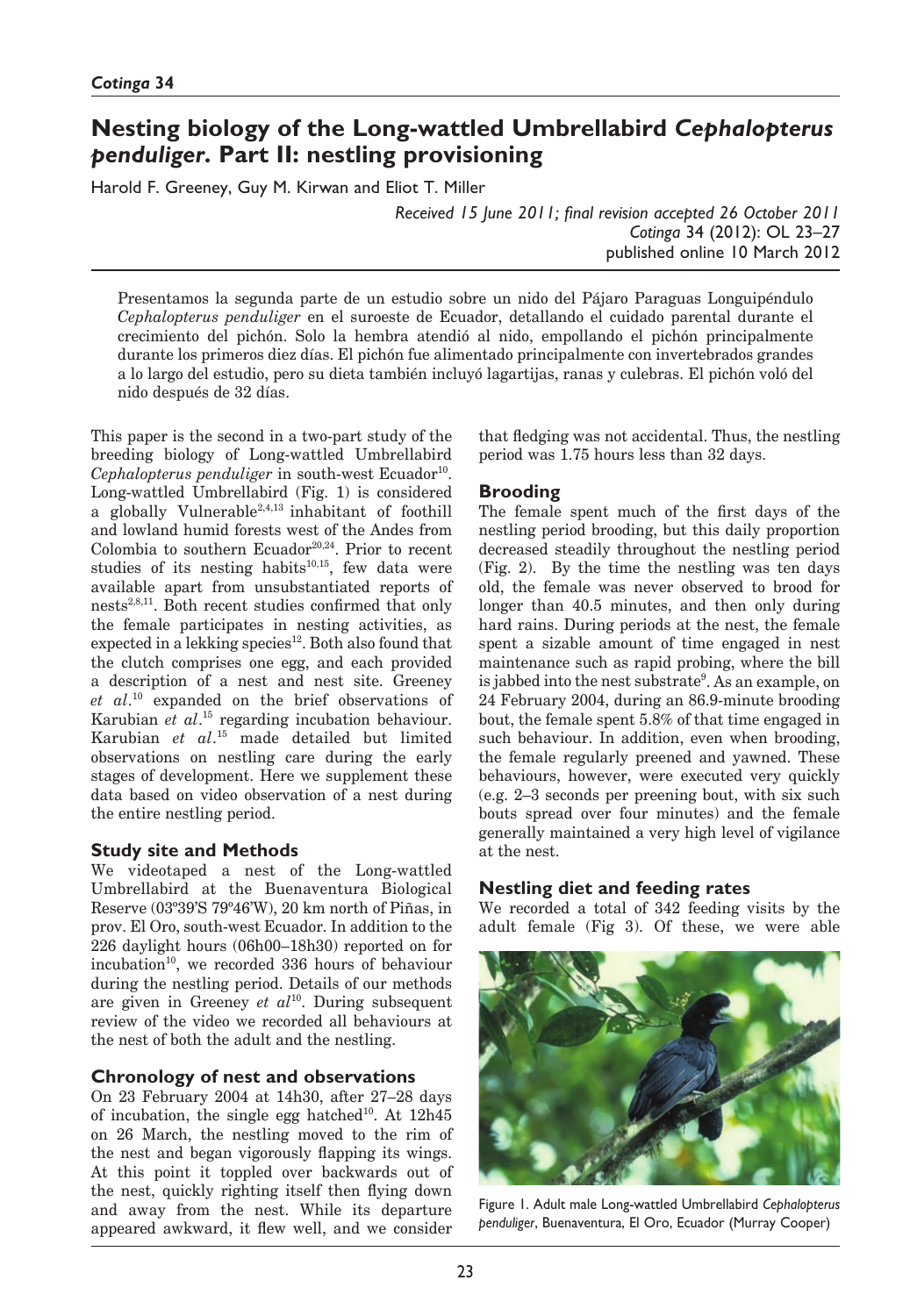

Figure 2. Brooding rhythms of an adult female Long-wattled Umbrellabird *Cephalopterus penduliger*. Each row represents an entire day, and rows are numbered according to the day of the nestling period  $(1 = day of hatch)$ . Time of day is on the x-axis, and runs from 06h00 to 18h30. The rows are coloured according to the activity of the female at that time.



Figure 3. Adult female Long-wattled Umbrellabird *Cephalopterus penduliger* feeding 25-day-old nestling, Buenaventura, El Oro, Ecuador (Murray Cooper)

to identify 172 items, the majority of which were invertebrates (Fig. 4). Invertebrate prey (*n* = 146) included: 84 adult cicadas (Heteroptera, Cicadidae); 32 larval Lepidoptera; 14 katydids (Orthoptera, Tettigoniidae); nine adult Lepidoptera; three undetermined Orthoptera; one cockroach (Blattodea, Blaberidae, *Blaberus* sp.); one adult beetle (Coleoptera, Cerambycidae); one dobsonfly (Megaloptera, Corydalidae); and one unidentified arthropod. Vertebrate prey (*n* = 22) included: 13 lizards (most appeared to be Iguanidae), six frogs and three snakes. The four fruits that were fed to the nestling appeared to be all of the same type:

round, c.4–5 cm in diameter, and orange, probably belonging to the family Solanaceae or Arecaceae. Prey items ranged in size from 2–3 cm unidentified items (probably small invertebrates) to several of the lizards that were c.50 cm in total length. The identified larval lepidopterans included several 4–6 cm silk moth species (Saturniidae) with strongly urticating spines (HFG pers. obs.). In all cases they appeared to be dead upon arrival, perhaps partially masticated. Adult Lepidoptera included large (8–10 cm wingspan) Sphingidae and Saturniidae, which were probably gleaned from foliage or tree trunks while roosting. These were generally delivered still alive, often flapping vigorously. The three snakes brought to the nest were all 25–40 cm long and all appeared to be non-venomous Colubridae. All of the snakes and lizards showed no signs of life when brought to the nest.

Daily feeding rates varied from 0.4 to 1.9 feeds  $/$  hour (mean = 1.0) and exhibited a significant positive increase with nestling age  $(r^2 = 0.559)$ . Feeds were distributed evenly across daylight hours, however, and across the entire observation period the nestling was fed at the following rates: 06h00–11h00, 1.2 feeds / hour; 11h00–16h00, 0.8 feeds / hour; 16h00–18h30, 1.0 feeds / hour.

## **Adult and nestling behaviour**

Perhaps the most striking behaviour exhibited by the adult was its extreme vigilance on arriving at the nest. Flights to the nest were generally long and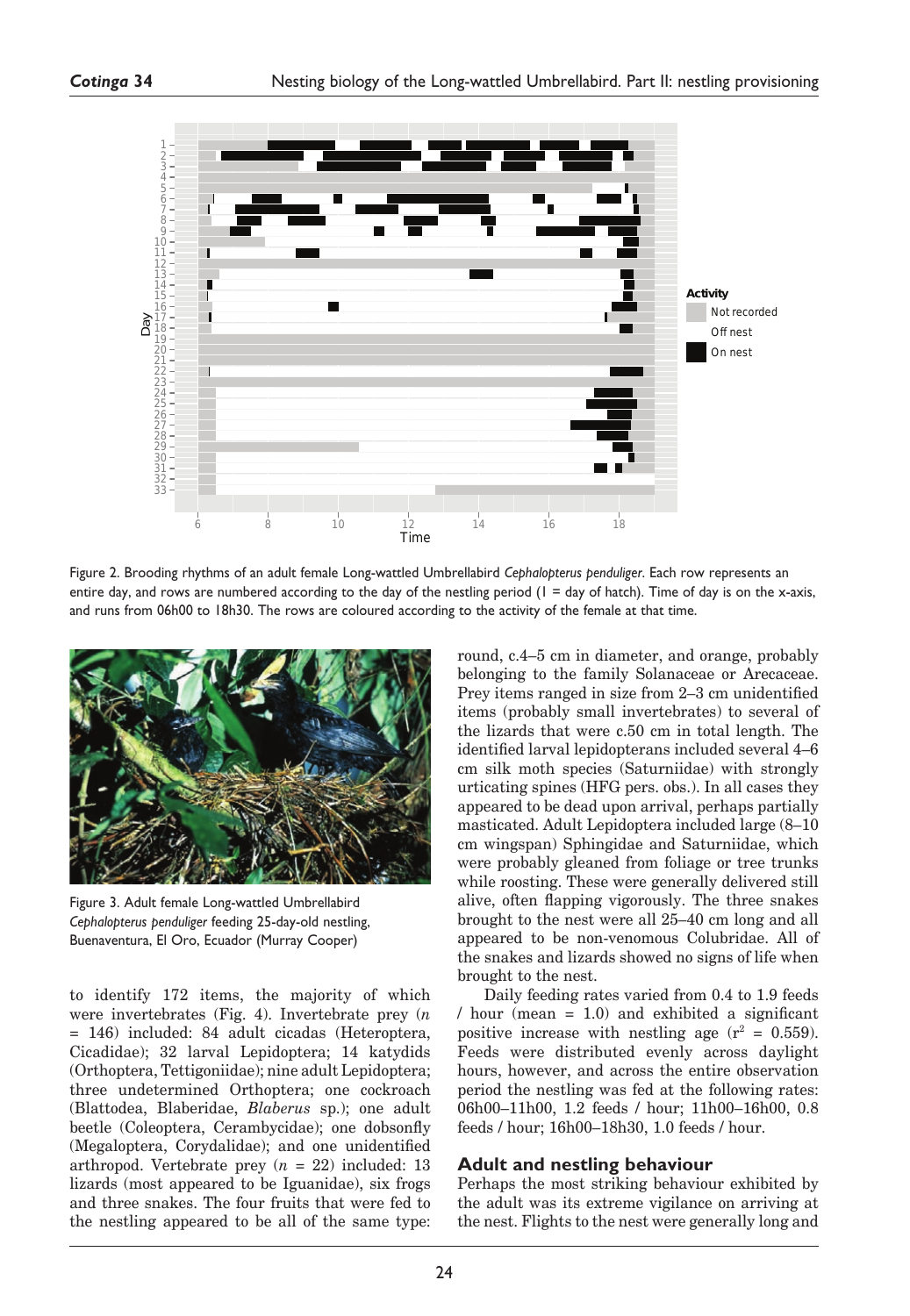

Figure 4. Pie chart showing relative percentage of dietary items brought to the nest by a female Long-wattled Umbrellabird *Cephalopterus penduliger* in southern Ecuador.

direct, most often from >20 m away. After landing on the nest's rim, the adult froze for several seconds and then slowly swayed in both directions, peering out intently. This period of vigilance lasted between two seconds and 8.4 minutes (mean  $\pm$  SD = 37  $\pm$  42 seconds). At the end of this vigilant period the bird began to vibrate as if making a call. Our equipment could not detect any sound, but we presume that some type of soft call was made. Until this point the nestling remained absolutely still with its head down. Only after the adult called did the nestling, slowly and silently, lift its head and open its bill. After passing food to the nestling, if not remaining to brood, the adult generally left after pausing 3–6 seconds. When transferring larger prey (e.g. lizards), the adult often aided the nestling several times by shoving the prey deeper into its mouth. Whenever it delivered snakes and lizards, however, the adult left the nest before the entire tail of the animal had disappeared inside the nestling.

All faecal sacs were produced by the nestling in the presence of the female, generally in the 3–6 seconds immediately following food delivery. Production of a faecal sac was preceded by a vigorous wiggling of the nestling's rump, usually eliciting an expectant forward lean by the female. During the entire observation period the nestling produced 0.8 sacs / hour, showing only a slight increase in production, from 0.6 / hour to 1.0 / hour, between the first and second half of the period. Most  $(80\%)$  faecal sacs  $(n = 268)$  were consumed

at the nest. Only 14% were carried away from the nest and 6% were apparently accidentally dropped or missed by the adult. In each case where the faecal sac fell from the nest the adult went after it. We presume that all of these were eaten or carried away, as we found no evidence of faecal sacs below the nest.

#### **Discussion**

Greeney *et al*. 10 already provided comparative details of the nesting biology of Long-wattled Umbrellabird versus that of its two congenerics, Bare-necked Umbrellabird *Cephalopterus glabricollis* and Amazonian Umbrellabird *C. ornatus*. With respect to parental care of the nestling, nothing has been published to date concerning this aspect of the breeding system of Amazonian Umbrellabird<sup>16</sup>, and the only report of nesting in Bare-necked Umbrellabird ended in predation when the nestling was just one week old6 . Consequently, at present we are unable to determine how nestling diet, brooding behaviour, etc., might compare among these species. The only other detailed study of reproductive behaviour in *C. penduliger*15, however, gives us the opportunity to make direct comparisons of parental care and nestling diet. In respect of patterns of feeding and brooding, our results mirror those of the nest studied in north-west Ecuador<sup>15</sup>, including a sharp reduction in daily brooding around age 10–12 days. Similarly, nestling diet was remarkably similar,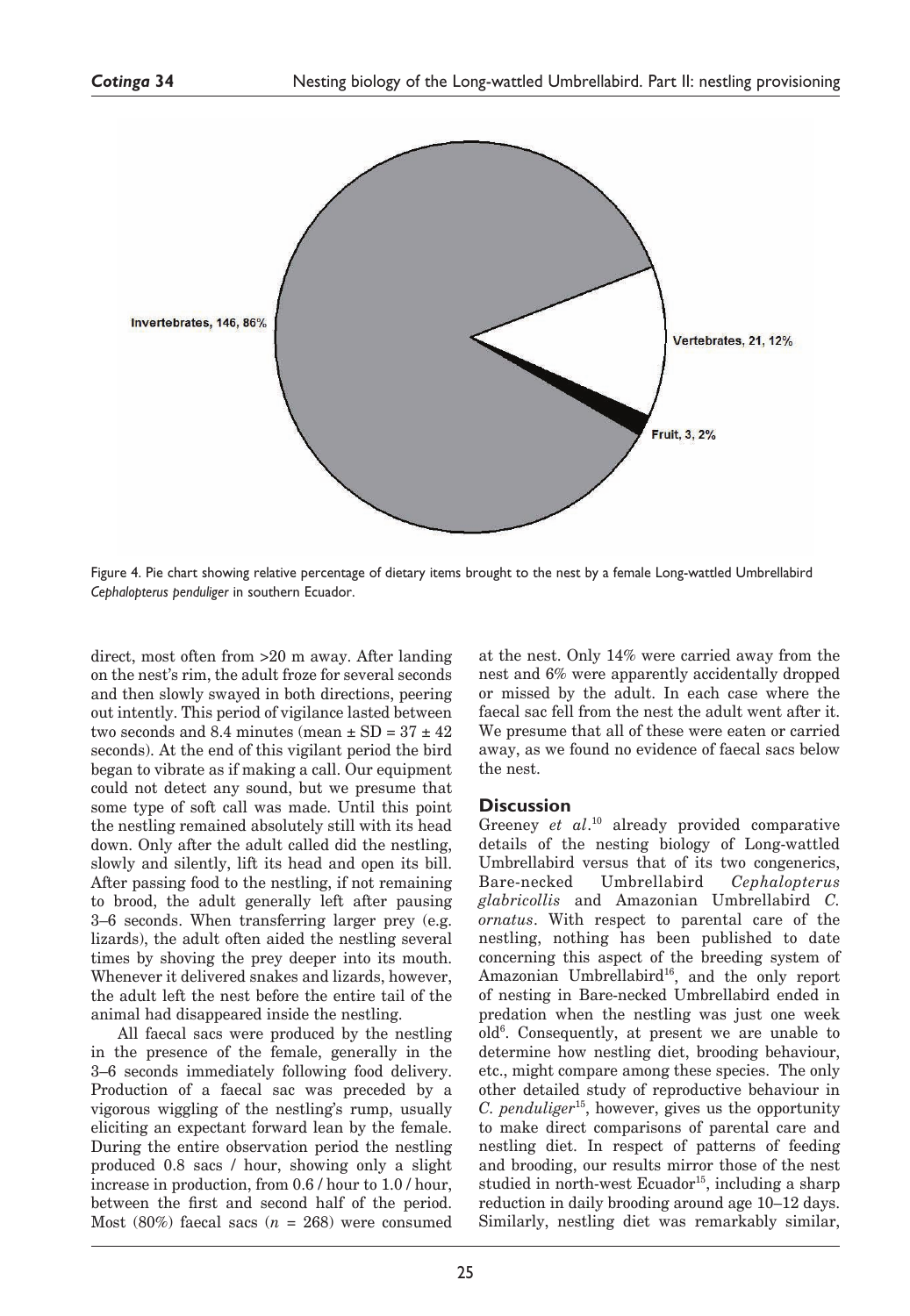with both young fed a predominance of invertebrate prey, but also a selection of vertebrates dominated by lizards. The only apparent difference, in fact, was that we observed no instances of regurgitation by the parent (as opposed to 20% of feeds observed by Karubian *et al*. 15). Further detailed studies are needed to investigate the possible significance of this.

The apparent predominance of invertebrates in the nestling's diet is mirrored in other cotingas with sufficient comparative data. For example, at the only nest of Cinnamon-vented Piha *Lipaugus lanioides* studied to date<sup>26</sup>, the young were apparently fed solely invertebrates until circa halfway through the nestling period, whereupon fruit was introduced into the diet. The congeneric Rufous Piha *L. unirufus* takes at least some insects and spiders, and these are apparently also fed to young<sup>21</sup> (GMK pers. obs.). For Capuchinbird Perissocephalus tricolor, Snow<sup>22</sup> reported very few fruits in the diet of the young, which was principally insectivorous at two nests studied. At a single nest of Red-ruffed Fruitcrow *Pyroderus*  scutatus in Brazil<sup>7</sup>, insect prey was considered to constitute at least c.30% of nestling diet. Likewise, at nests of *P. s. granadensis* studied in north-west Venezuela17, provisioning consisted mostly of insects (66.7%), with fruit comprising just 8.3% of diet during the early stages. These proportions changed to mostly fruit (82.4%) and some insects (17.6%) in the later stages of the nestling's growth. For Purple-throated Fruitcrow *Querula purpurata*, nestling diet appears to be largely insect-based as well (including larvae; cicadas, mantids and moths being some of those recognised during nest observations), with fruit only introduced from *c*.12 days of age<sup>23</sup>. Given the preponderance of insects in the diet of adult Crimson Fruitcrows *Haematoderus militaris*, it might be assumed that young are fed similarly, but to date we lack any proof of this  $16,24$ .

Snakes, frogs and lizards have only rarely been recorded in the diets of other nestling Cotingidae. Notable examples include Red-ruffed Fruitcrow, which were fed a substantial proportion of small lizards  $(25%)$  in the early stages of their growth<sup>17</sup>. and Whittaker<sup>25</sup> even speculated that an adult Capuchinbird that he observed seize a roosting bat had a nest with young. To some extent, this may reflect the lack of detailed studies using video cameras at the nests of other large cotingas such as *Perissocephalus*, *Pyroderus*, *Haematoderus*, etc. For example, we still know nothing concerning the nestlings' diet for large species such as Bare-necked Fruitcrow *Gymnoderus foetidus*, though their nests have been discovered on multiple occasions<sup>16</sup>. It should be remarked that both species of *Rupicola* also take large prey items and feed their nestlings vertebrates, including lizards, as well as insects, although fruit appears to be the most important

dietary constituent, at least in Guianan Cock-ofthe-Rock *R. rupicola*1,3,5,18,19.

Other cotingas have also been observed to assist their young to consume large prey, and such behaviour is presumably common but rarely documented. For example, GMK (pers. obs.) witnessed a female Rufous Piha aid its nestling consume an unidentified beetle, which it gave to the young 14 times, grasping the prey afresh and crushing it in the bill between attempts; eventually she 'gave up' and ate the beetle herself. The second time, the prey was an unidentified winged insect, which the chick managed to consume, with assistance, on the 11<sup>th</sup> attempt<sup>16</sup>.

## **Acknowledgements**

We thank the Jocotoco Foundation for generously allowing access to their private reserve. The field work of HFG is supported by Matt Kaplan and John V. Moore through the Population Biology Foundation, Field Guides Inc., the PBNHS, and the Maryland Ornithological Society. For help with field work we thank Amelie Bücker, Nadine Harbers, Andrew McClean, Rudy Gelis, and Darwin Cabrera. Thoughtful suggestions by Jordan Karubian improved the submitted version of this manuscript.

## **References**

- 1. Benalcázar, C. E. & Benalcázar, F. (1984) Historia natural del gallo de roca andino (*Rupicola peruviana sanguinolenta*). *Cespedesia* 13: 59–92.
- 2. Berg, K. S. (2004) Field notes on the biology of the Long-wattled Umbrellabird *Cephalopterus penduliger* in west Ecuador. *Cotinga* 14: 26–29.
- 3. Berry, R. J., Todd, W. & Plasse, R. (1982) Breeding the scarlet cock-of-the-rock *Rupicola peruviana* at the Houston Zoological Gardens. *Intern. Zoo Yearbook* 22: 171–175.
- 4. BirdLife International (2004) *Threatened birds of the world*. CD-ROM. Cambridge, UK: BirdLife International.
- 5. Érard, C., Théry, M. & Sabatier, D. (1989) Régime alimentaire de *Rupicola rupicola* (Cotingidae) en Guyane française : relations avec la frugivorie et la zoochorie. *Rev. Ecol. (Terre et Vie)* 44: 47–74.
- 6. Fogden, M. P. L. & Fogden, P. M. (1997) Notes on the behaviour of Bare-necked Umbrellabird *Cephalopterus glabricollis* in the Monteverde Cloud Forest Preserve, Costa Rica. *Cotinga* 8: 23–26.
- 7. Francisco, M. R., Oliveira, P. R. R. & Lunardi, V. O. (2008) Nest and fledglings of the Red-ruffed Fruitcrow (*Pyroderus scutatus*). *Wilson J. Orn*. 120: 413–416.
- 8. Goodfellow, W. (1901) Results of an ornithological journey through Colombia and Ecuador. *Ibis* 8: 699–715.
- 9. Greeney, H. F. (2004) Breeding behavior of the Bicolored Antvireo (*Dysithamnus occidentalis*). *Orn. Neotrop*. 15: 349–356.
- 10. Greeney, H. F., McLean, A., Bücker, A. D. L., Gelis, R. A., Cabrera, D. & Sornoza, F. (2006) Nesting